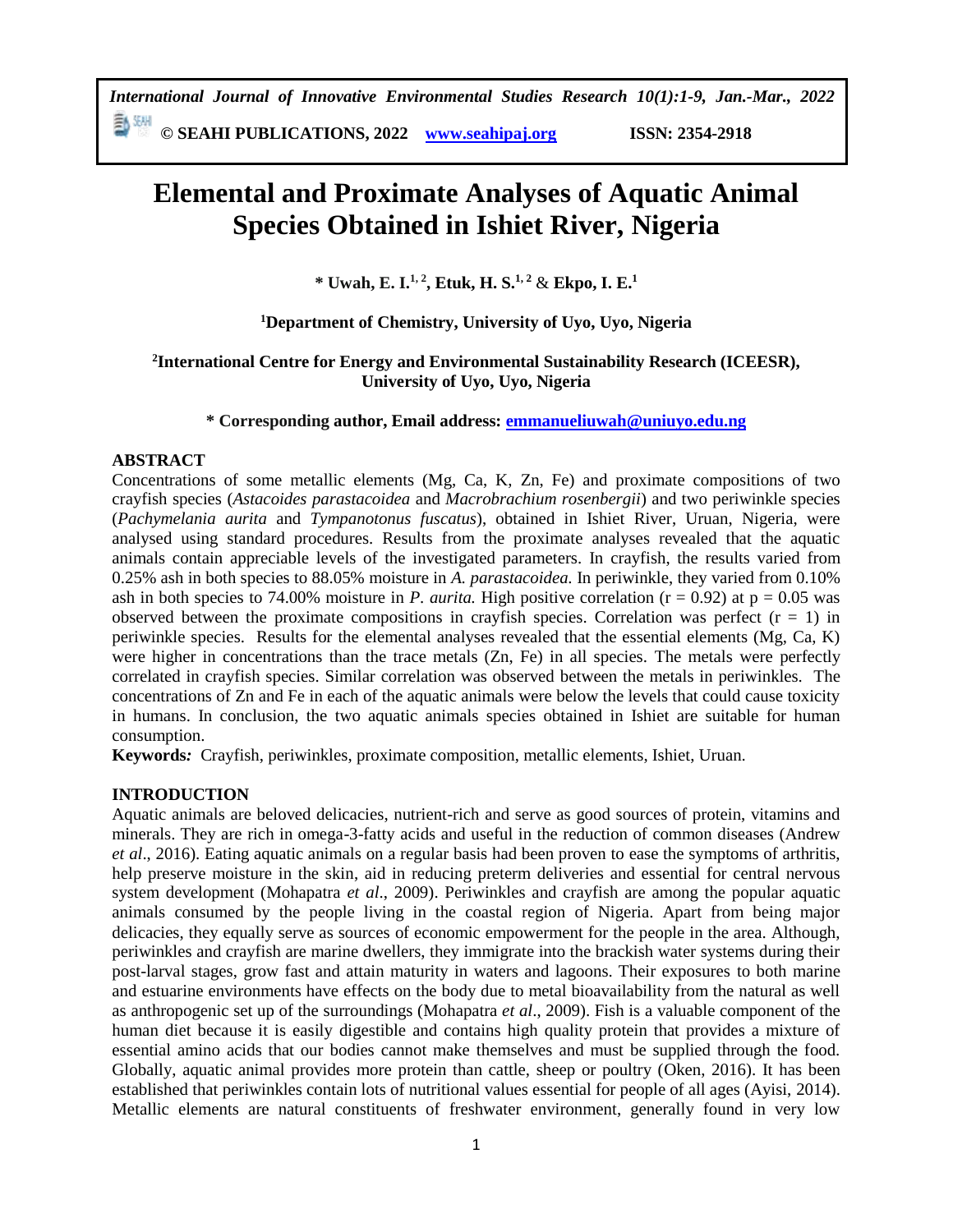concentrations. Human activity has inevitably increased the levels of metallic ions in many of these natural water systems (Eisler, 1991). Mine drainage, oil and gas exploration, industrial (pesticides, paints, leather, textile, fertilizers and pharmaceuticals) and domestic effluents, agricultural runoff, acid rain have all contributed to the increased of metal loads in waters.

Some metallic elements are essential for our existence. They are known as major elements. Examples of such essential elements include K, Ca and Mg (Alan, 2016). Three quarters of all the elements that exist in the environment are metals. It is not surprising that many of these metallic elements are found within the living body, though mostly only in small amounts (Alan, 2016). Some of these are described as heavy metals. They are vital for some body functions. They do not exist in the body as elemental metals but as metallic salts. Examples are Fe and Zn which play a very important role in keeping the body working effectively (Ehigiator *et al*., 2012; Alan, 2016).

The focus of nutritionists and dieticians are in foods that are functionally active and which at the same time contain enough food nutrients. Crayfish and periwinkles belong to this class of functionally active food. Unfortunately, these groups of animals are widely polluted in their habitats due to all kinds of anthropogenic activities and natural factors such as acid rain and indeed oil spillage which can lead to pollution of the water bodies due to water runoff. This in turn affects the aquatic animals adversely which act as one of the vehicles for transferring trace elements into the food chain. Pollution due to metals is one of the global problems which represent a growing threat to the environment. Heavy metals are also considered as the major substances affecting the state of health in man and aquatic animals by reason of the increase in the use of chemicals in water bodies.

Proximate analyses are done to estimate the relative amount of protein, lipid, ash, carbohydrate, fibre and moisture in materials such as animals and plants based on the chemical properties of such materials (Uwah *et al*., 2015). According to Erebor (1998), food is any substance that gives the body energy and parameters for growth and repairs of worn out parts. A good food is known to contain carbohydrate, protein, fat and oil (lipid), water, vitamins and minerals in correct proportion.

Periwinkles and crayfish are among the popular aquatic animals consumed by the people living in the coastal region of Nigeria. Data and information on the concentrations of metallic elements and proximate composition of crayfish and periwinkles obtained in Ishiet River are scare, so there is every need for this study. The objectives of this study are to quantify the concentrations of some metallic elements (Mg, Ca, K, Zn, Fe) and proximate compositions of two crayfish species (*A. parastacoidea* and *M. rosenbergii*) and two periwinkles species (*P. aurita* and *T. fuscatus*) obtained in Ishiet River in order to ascertain the suitability of the aquatic animals for human consumption.

#### **MATERIALS AND METHODS**

**Samples Collection:** Freshly caught crayfish (*A. parastacoidea* and *M. rosenbergii*) and periwinkles (*P. aurita*, and *T. fuscatus*) samples were bought directly from the fisher men by the Ishiet River in Uruan, Akwa Ibom State, Nigeria. The crayfish and periwinkles species were identified and authenticated in the Department of Fisheries and Aquatic Environmental Management**,** University of Uyo.

**Samples Preparation:** The collected samples of crayfish and periwinkles were thoroughly washed with water to remove all kinds of dirt. The periwinkle samples were prepared by breaking the shells to extract the edible portions which were then oven dried at  $40^{\circ}$ C for 45 hours. The crayfish samples were also oven dried at the same temperature. The dried samples were ground into powdered form, packed in opaque plastic bags (to prevent loss of nutrients and contamination), properly labeled and stored in air- tight container prior to the analyses.

**Proximate Analyses:** The standard methods described by AOAC (2010) were used for the determination of moisture, ash, crude protein, fibre, carbohydrate, crude lipids, nitrogen and dry matter contents of the crayfish and periwinkles samples. Thermal drying method was used for the determination of moisture contents of the samples. Dried weights (2.0 g) of each sample were taken in washed, dried and weighed crucibles and oven dried at 105°C for 3 hours, allowed to cool in a desiccator and reweighed. The percentage moisture content was calculated by computing the loss in weight on drying as a fraction of the initial weight of sample used and multiplied by 100 as indicated in Equation 1.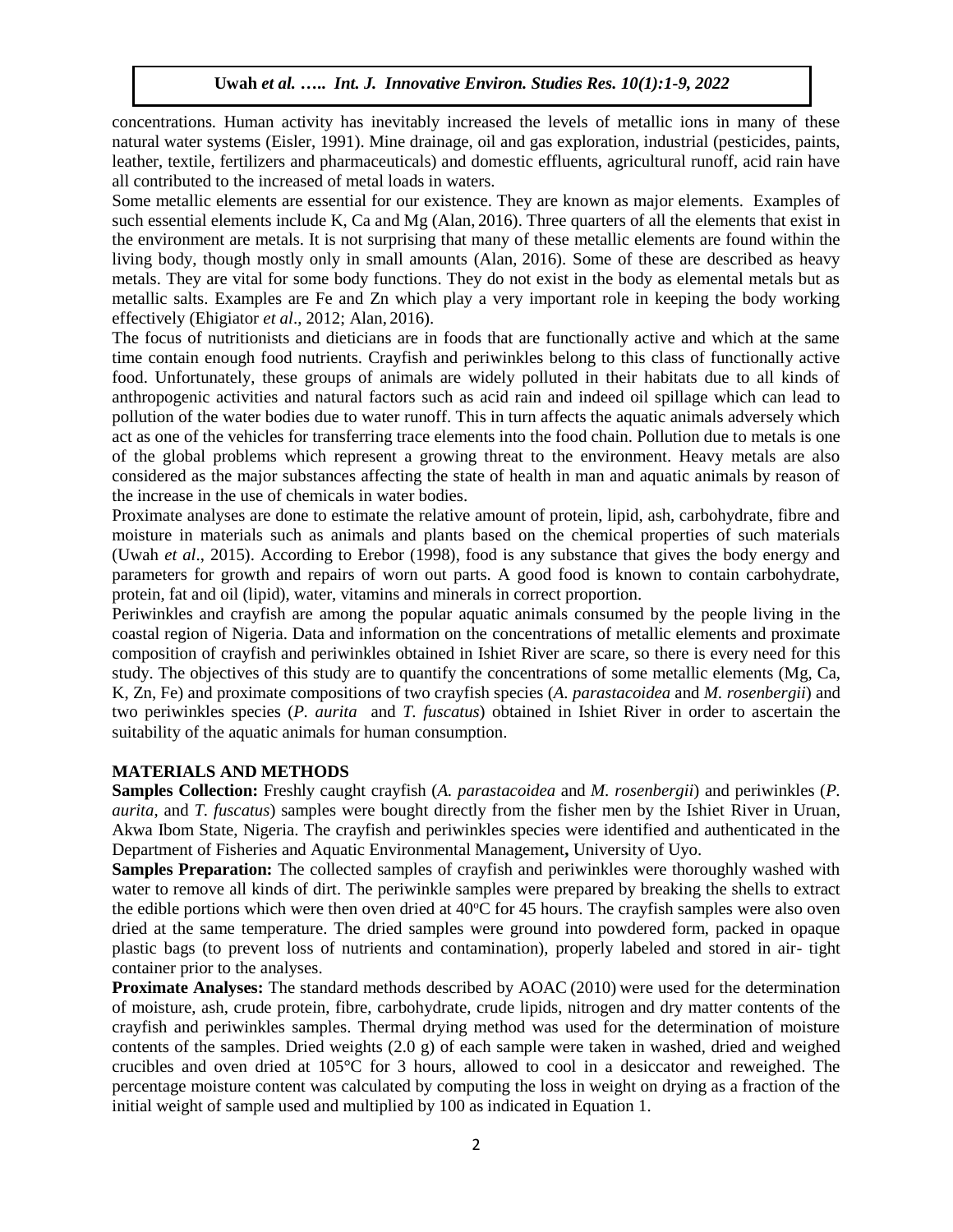Moisture  $(\%$  wet weight) =  $\frac{b-c}{b-a} \times 100$  Equation 1

Where:  $a = Weight of crucible, b = Weight of crucible + sample before oven drying,$  $c = Weight of crucible + sample after oven drying$ 

Ash content of each sample was determined using the ignition method. Washed crucibles were pre-heated in a muffle furnace to about 600 $^{\circ}$ C. Exactly 2.0 g of each of the oven-dried samples used in moisture determination were taken in the pre-heated, cooled and weighed crucibles, reweighed and heated at 600°C for two hours in the muffle furnace to burn off all the organic matters. They were allowed to cool in a desiccator and reweighed. The ash content (%) of each sample was calculated using Equation 2.

$$
\text{Ash } (\%) = \frac{\text{Weight of ash}}{\text{Weight of sample}} \times 100
$$
\n
$$
\text{OR, Ash } (\%) = \frac{c - a}{b - a} \times 100
$$
\nEquation 2

Where:  $a = Weight of empty crucible, b = Weight of crucible + sample before asking,$ 

 $c = Weight of  $circle + ash$$ 

Determination of crude protein in the samples was done by first determining the total organic nitrogen (TON) using the macro-Kjeldhal method. This involved digestion, distillation and titration. Exactly 1.0 g of each sample was taken in digestion flask. Few granules of anti-bumps and 3.0 g of copper catalyst mixture (96% anhydrous sodium sulphate, 3.5% copper sulphate and 0.5% selenium dioxide) were added. Each sample was then digested by adding 20 mL concentrated sulphuric acid and heating on a heating mantle until a clear solution was obtained and allowed to cool. Each digested sample was then filtered and made up to 100 mL with distilled water. Exactly 20 mL of each of the diluted digests were distilled in a round-bottomed flask connected to a receiving flask containing 20 mL of 2% boric acid with methyl red indicator. Exactly 30 mL of 40% sodium hydroxide were injected into the flask and the ammonia formed was distilled by heating the flask. The distillation process was made to continue until the boric acid solution completely changed from purple to greenish – yellow. The boric acid mixture (containing the ammonium borate complex formed) was then titrated with 0.1N HCl to colourless end point and the sample titre noted. Blank determination was also carried out. The % TON was then calculated from Equation 3.

$$
\%TON = \frac{(\text{Sample titre} - \text{Blank titre}) \times M_{\text{R}} \times TV_{\text{d}}}{\text{Weight of sample} \times V_{\text{d}}} \times 100
$$
   
Equation 3

Where:  $M_a$  = Molarity of the acid;  $TV_d$  = Total volume to which digest was diluted,

 $V_d$  = Volume of digest distilled

The % Crude protein was obtained by multiplying the % TON content by a factor, 6.25 as shown in Equation 4.

% Crude protein = % TON x  $6.25$  Equation 4

The value 6.25 is a general factor suitable for products in which the proportions of specific proteins are not well defined.

Determination of crude lipid content of each sample was done using Soxhlet type of the direct solvent extraction method. The solvent used was petroleum ether (boiling range 40 - 60°C). Exactly 2.0 g of the dried sample were taken in a soxhlet extraction thimble in a 20 mL capacity soxhlet extractor and extracted with 60 mL petroleum ether for 4 hours. The amount (%) of crude lipid was calculated from Equation 5.

\n
$$
\%
$$
 crude lipid = \frac{Weight gain in flask}{Weight of sample} \times 100\n  
\n OR,  $\%$  crude lipid = \frac{W\_2 - W\_1}{W\_s} \times 100\n  
\n Equation 5\n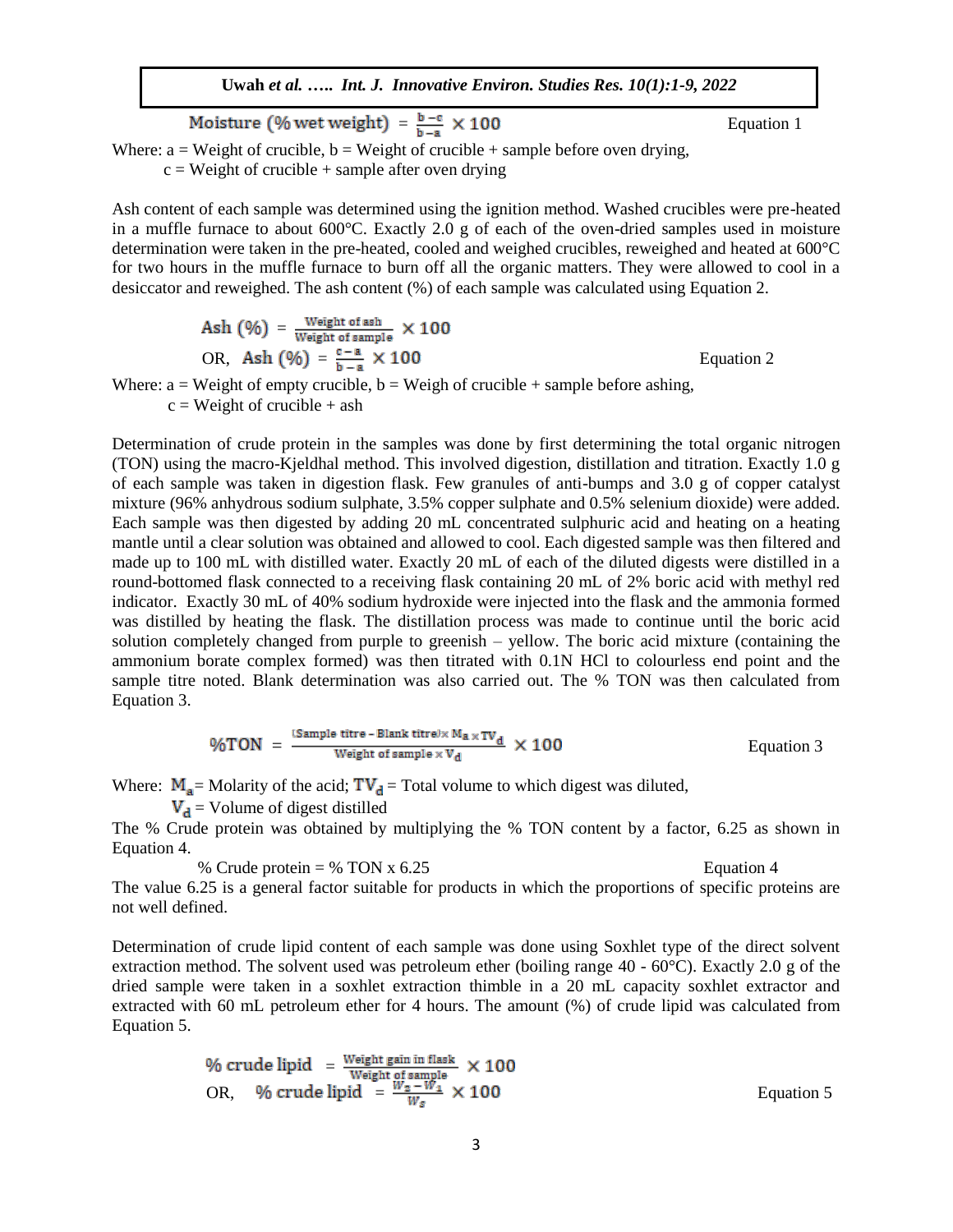Where:  $W_2$  = Weight of beaker + sample,  $W_1$  = Weight of empty beaker only,  $W_e$  = Weight of sample

In the determination of crude fibre, 2.0 g of each sample were taken in petroleum ether for two hours and then boiled under reflux apparatus for 30 minutes with 200 mL of a solution containing 1.25% of  $H<sub>2</sub>SO<sub>4</sub>$ per 100 mL solution. After series of filtering and washing with boiling water to remove the acid, the residue was transferred into a beaker and boiled for another 30 minutes with 200 mL of solution containing 1.25 g of NaOH per 100 mL. The final residue was filtered and washed with boiling water until neutral to litmus and then washed twice with ethanol and quantitatively transferred into a preweighed crucible, oven dried at  $105^{\circ}$ C and then incinerated in a furnace at  $550^{\circ}$ C for 2 hours. The crucible was removed, allowed to cool in a desiccator and reweighed. The crude fibre content was estimated according to Equation 6.

% Crude fibre = Weight loss on ignition (g)  $x$  100

OR, % Crude fibre =  $\frac{1_a - 1_0}{\text{Original weight of sample taken}}$  x 100 Equation 6

Where:  $\mathbf{1}_{\mathbf{0}}$  = Weight of empty crucible

 $\mathbf{1}_s$  = Weight of crucible and its contents after incineration

Total carbohydrate in each sample was estimated by the difference obtained after subtracting the sum of the percentages of all the other proximate components from 100. That is, Total Carbohydrate (%) =  $100 -$ (% Moisture + % Crude protein + Fibre + % Crude lipid + % Ash). The calorific value (Kcal/100 g) of each sample was calculated by multiplying the value of the crude protein, lipid and carbohydrate by 4, 9 and 4, the Atwater factors for protein, fat and carbohydrate, respectively, as reported by Nostro *et al*. (2000).

**Elemental Analyses:** The concentrations of the metallic elements (Fe, Zn, Ca, Mg) in the samples were determined by standard procedures described by AOAC (2010). The procedures include ashing and digestion of samples, preparation of stock solution of each element and determination of the concentrations of the elements using their absorbance read from UNICAM solar 969, atomic absorption spectrophotometer (AAS). The concentration of each of the elements recorded in ppm was converted to milligrams (mg) by multiplying by the dilution factor and dividing by 1000. The dilution factor for all elements except Mg was 100. Dilution factor for Mg was 10000. For the determination of Mg, the original solution (the filtrate) was further diluted by taking 0.5 mL of it in a 100 mL volumetric flask and the volume made up to the mark with distilled water. For the determination of Ca, 1.0 mL of lithium oxide solution was added to the original solution to unmask Ca from Mg. K determination in the samples was done by flame photometry as described by AOAC (2010). The same wet digested sample solutions used in the AAS were used for the determination of K. Standard solutions of 20, 40, 60, 80 and 100 milli equivalent /L were used.

**Data** analyses: Statistical analyses were performed using the SPSS version 20.0. P < 0.05 was considered the level of significance.

#### **RESULTS AND DISCUSSION**

**Proximate Compositions of the Crayfish and Periwinkles Species:** The proximate compositions of the crayfish and periwinkles species analysed in this study are presented in Table 1. From the table, the proximate compositions (%) of the species of crayfish were: moisture 88.05, ash 0.25, crude fibre 1.10, crude protein 8.05, crude fat 1.25 and carbohydrate 1.30 in *A. parastacoidea*. In *M. rosenbergii*, moisture was 66.00, ash 0.25, crude fibre 1.45, crude protein 9.63, crude fat 1.40 and carbohydrate 25.28. The calorific value (kcal) was 48.65 and 152.20 for *A. parastacoidea* and *M. rosenbergii*, respectively. The moisture contents of 88.05 and 62.00% in the two crayfish species reported in this study were higher than  $10.33 \pm 0.29\%$  reported by Ahmad *et al.* (2013). The ash contents of 0.25 and 0.25% in the crayfish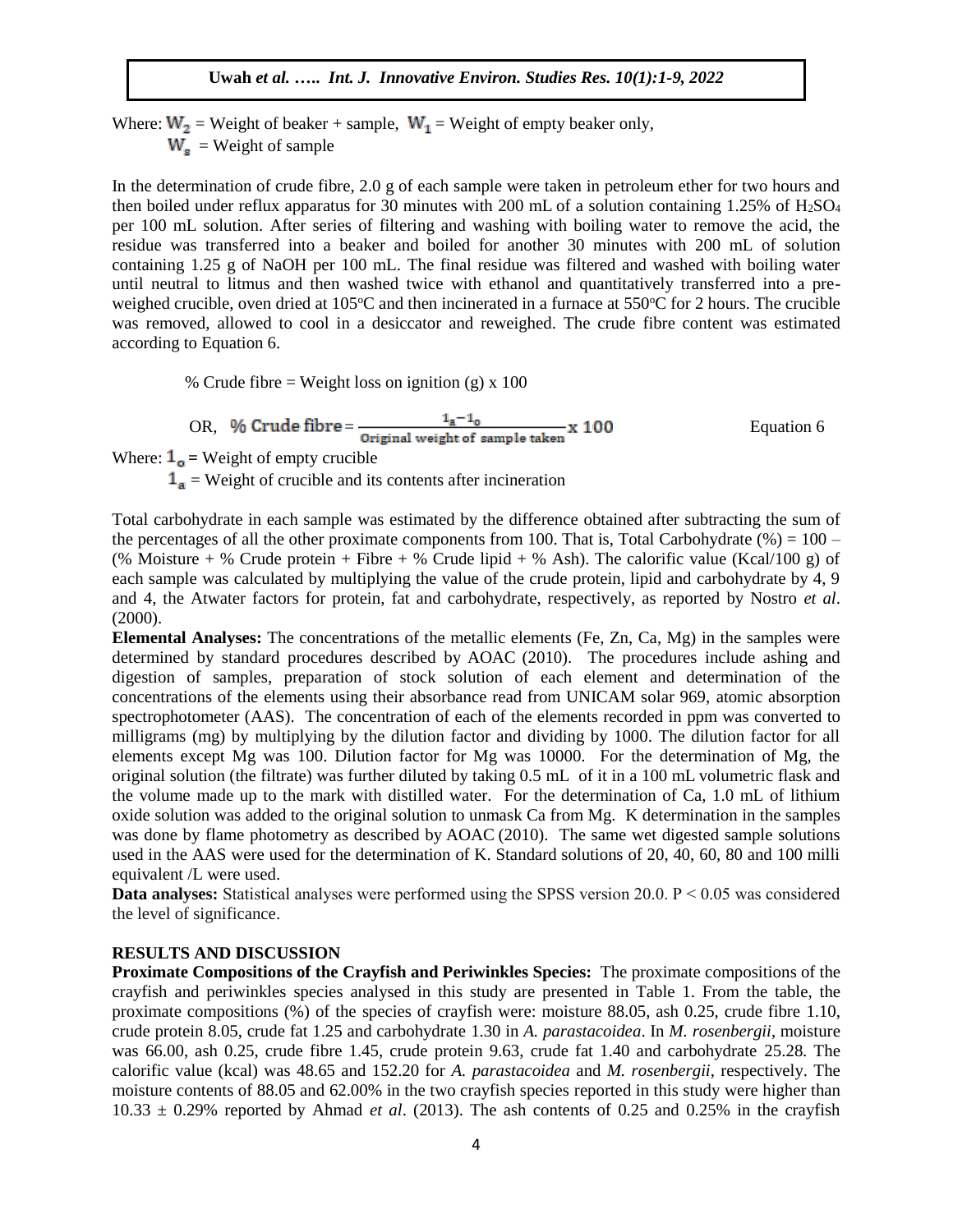species were lower than the value of 17.30±0.77% reported by Ahmad *et al*. (2013) and in close range with the value of 1.52% reported by Nahid and Fayza (2009) in *Procambarus clarkii.* The crude lipid levels of 1.25 and 1.4% obtained in the crayfish species were lower than 3.83± 0.76 reported by Nahid and Fayza (2009). The crude lipid was however in close range with 1.76% reported by Adebayo-Tayo *et al*. (2006) in *P. clarkii*. Crude fat serves as an energy source as 1g of it supplies 9 Kcal of energy when oxidized (AOAC 2010). The crude fibre of 1.10 and 1.45% obtained in the two crayfish species in this study were in close range with 1.30 reported by Nahid and Fayza (2009). While the crude protein of 8.05 and 9.63% in the respective crayfish species were lower than 13.88% reported by Adebayo-Tayo *et al*. (2006) in *P. clarkii*.

Similarly, as presented in Table 1, the proximate compositions (%) of the periwinkles species were: moisture 74.00, ash 0.1, crude fibre 0.15, crude protein 8.05, crude fat 2.75 and carbohydrate 14.95 in *P. aurita*. In *T. fuscatus*, they were: moisture 73.00, ash 0.10, crude fibre 0.20, crude protein 7.70, crude fat 1.90 and carbohydrate 16.30. The calorific value (kcal) was 116.75 and 113.10 for *P*. *aurita* and *T. fuscatus*, respectively. The moisture content in each of the species of periwinkles was in close range with 78.00% in *T. fuscatus* and 74.00% in *P. aurita* reported by Adebayo-Tayo *et al.* (2006).

Figure 1 shows the correlation between the proximate compositions in the crayfish species. The proximate compositions of the two species of crayfish were found to be highly positive correlated with  $r =$ 0.92 at  $p = 0.05$ . Figure 2 shows the correlation between the proximate compositions in the periwinkles species. Here, the proximate compositions of the two species of periwinkles were perfectly and positively correlated  $(r = 1)$  at  $p = 0.05$ . These indicated that the parameters may have been influenced by the same anthropogenic factors as well as the same natural factors. Meaning that as one factor increases, the other also increases.

| <b>Parameters</b>      | <b>Crayfish species</b> |                | periwinkle species |             |
|------------------------|-------------------------|----------------|--------------------|-------------|
|                        | A. parastacoidea        | M. rosenbergii | P. aurita          | T. fuscatus |
| Moisture               | 88.05                   | 62.00          | 74.00              | 73.00       |
| Ash                    | 0.25                    | 0.25           | 0.10               | 0.10        |
| Crude fibre            | 1.10                    | 1.45           | 0.15               | 0.20        |
| Crude protein          | 8.05                    | 9.63           | 8.05               | 7.70        |
| Crude fat              | 1.25                    | 1.40           | 2.75               | 1.90        |
| Carbohydrate           | 1.30                    | 25.28          | 14.95              | 16.30       |
| Calorific value (kcal) | 48.65                   | 152.20         | 116.75             | 113.10      |

**Table 1: Proximate Composition (%) of Crayfish and Periwinkle Species**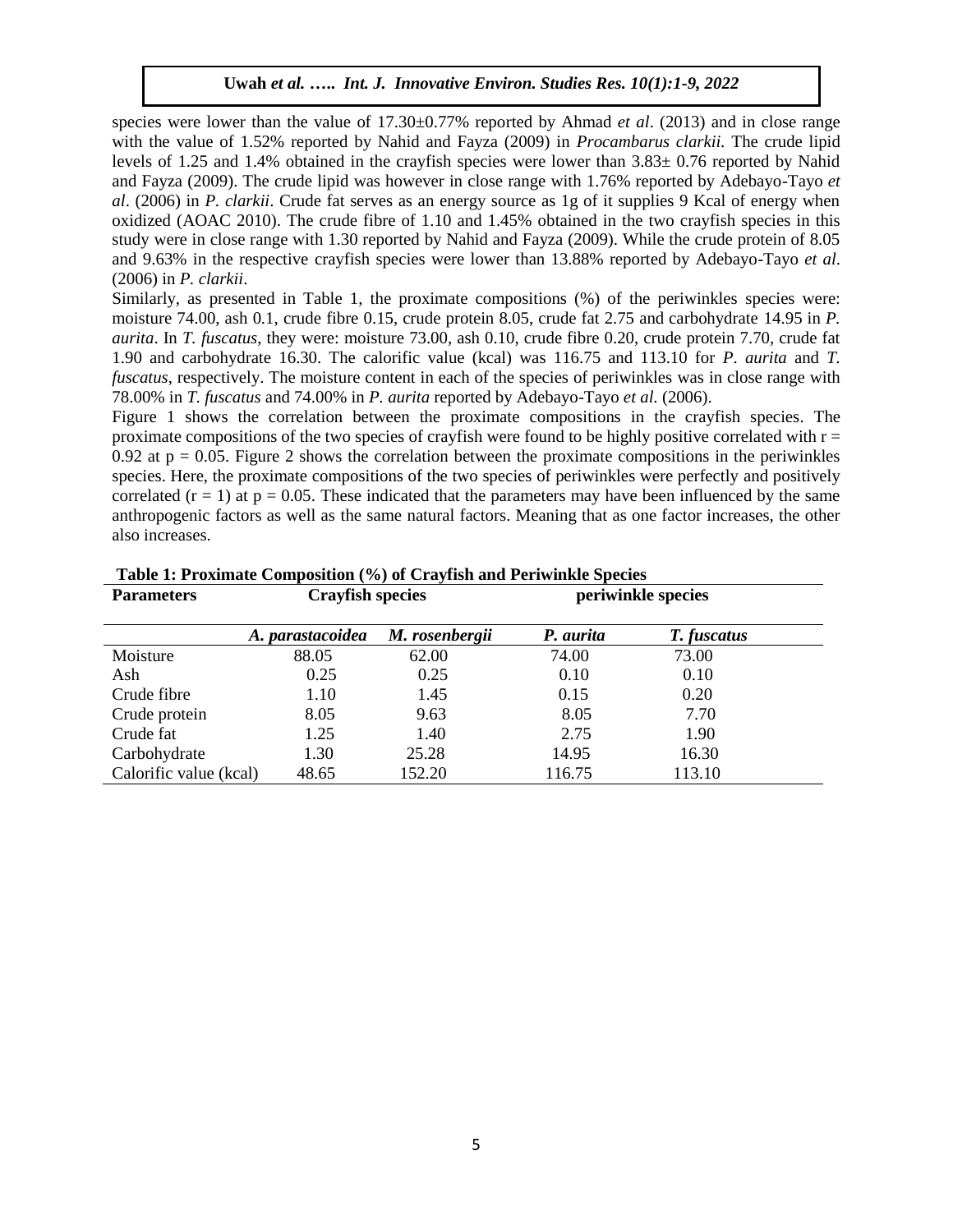

**Figure 1: Correlation Between Proximate Compositions in Crayfish Species, (r) = 0.92.**



**Figure 2: Correlation Between Proximate Composition in Periwinkle Species, (r) = 1**

**Concentrations of Metallic Elements in Crayfish and Periwinkles:** The concentrations of the metallic elements in the two species of crayfish and periwinkles are presented in Table 2. For the crayfish species, Fe was 0.44 mg/100g in *A. parastacoidea* and 0.49 mg/100g in *M. rosenbergii*, Mg was 24.4 mg/100g in *A. parastacoidea* and 22.90 mg/100 g in *M. rosenbergii*. Ca was 28.20 mg/100g in *A. parastacoidea* and 27.95 mg/100g in *M. rosenbergii*. K varied from 21.09 mg/100g in *A. parastacoidea* to 21.00 mg/100g in *M. rosenbergii*, while Zn was 0.56 mg/100g in each of the two species. These values were low when compared with the Fe and Mg levels of 506.33 ug/g and 415.63 ug/g, respectively, in crayfish (*P. clarkii*), reported by Ahmad *et al*. (2013). For the periwinkles, Fe was 0.46 and 0.47 mg/100g in *P. aurita* and *T. fuscatus*, respectively, Mg was 174.90 and 174.30 mg/100g in *P. aurita* and *T. fuscatus*, respectively, Ca was 39.40 and 37.75 mg/100g in *P. aurita* and *T. fuscatus*, respectively, K was 36.80 and 38.30 mg/100g in *P. aurita* and *T. fuscatus*, respectively, while Zn was 0.46 and 0.47 mg/100g in *P. aurita* and *T. fuscatus*, respectively. Fe is a major component of haemoglobin in the blood. Fe deficiency is associated with poor diet, mal-absorptive disorders and blood loss. People with Fe deficiency usually have other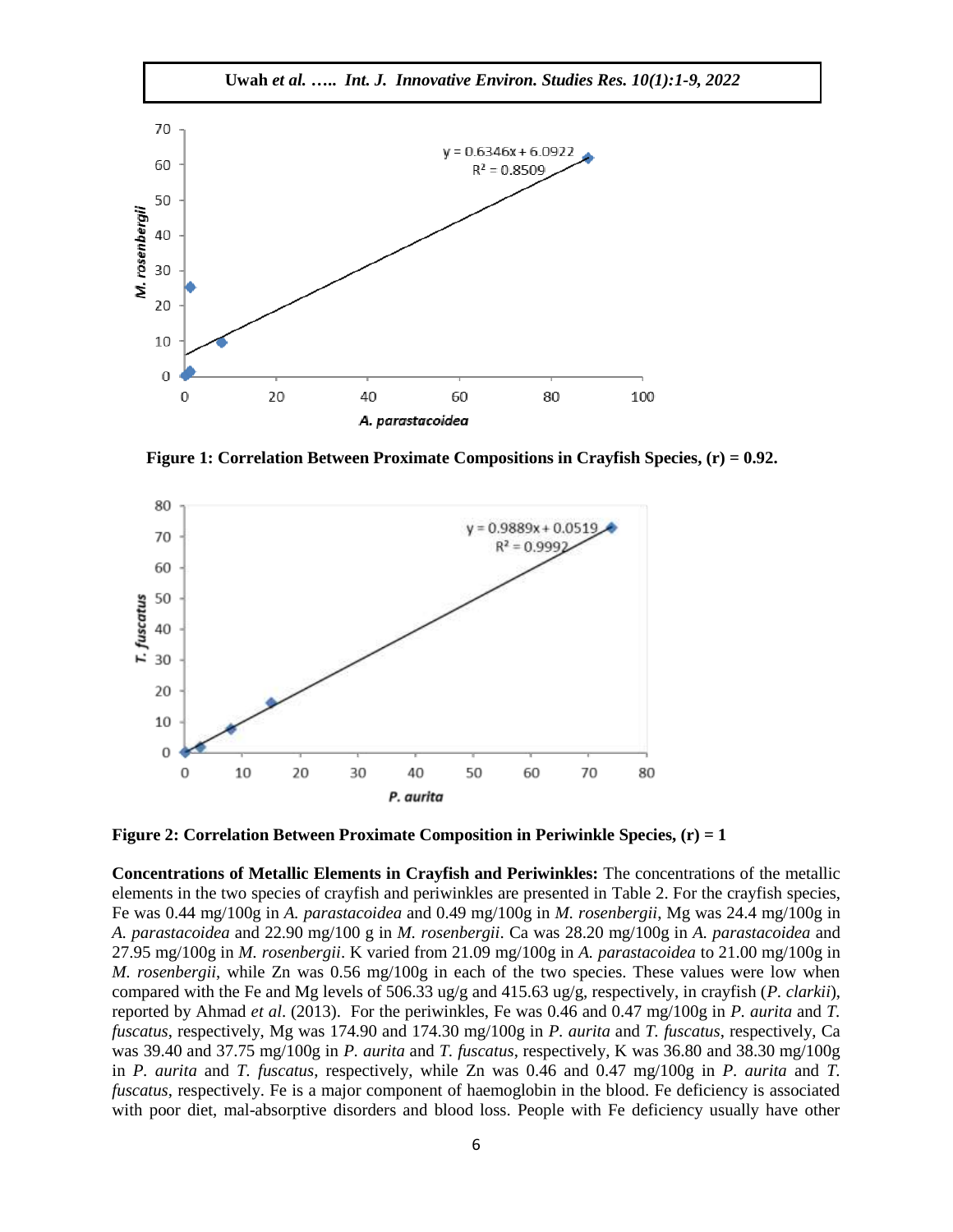nutrients deficiencies. According to Ahmad *et al*. (2013), Mg plays a major role in the metabolic processes that take place in human systems and in the regulation of blood. It also functions as a co-factor to some enzymatic activities. Ca is a mineral that is present in relatively large amounts in the body. However, excessively high levels of Ca in the blood known as hypercalcemia can cause vascular and soft tissue calcification, hypercalcuiria (high levels of Ca in the urine) and kidney stones (Ahmad *et al*. 2013). Excessive exposure or intake of K may lead to a condition known as manganism, a neurodegenerative disorder that causes dopaminergic neuronal death and parkinsonian like symptoms. Zn is essential in animal and human systems. It has a protective effect against the toxicology of both Cd and Pb. Deficiency of Zn in the body is marked by retarded growth, loss of taste and hypogonadism, leading to a decrease in fertility (Ahmad *et al*. 2013).

Figure 3 shows the correlation between the concentrations of the metallic elements in the crayfish species. Positive perfect correlation with  $r = 1$  at  $p = 0.05$  was observed between the metallic elements in the crayfish species. Similarly, as presented in Figure 4, positive perfect correlation with  $r = 1$  at  $p = 0.05$ was observed between the metallic elements in the periwinkle species.

| Table 2: Concentration (mg/100 g) of Metallic Elements of Crayfish and Periwinkles |  |
|------------------------------------------------------------------------------------|--|
|------------------------------------------------------------------------------------|--|

| <b>Elements</b> | <b>Crayfish species</b> |                | <b>Periwinkle species</b> |             |
|-----------------|-------------------------|----------------|---------------------------|-------------|
|                 | A. parastacoidea        | M. rosenbergii | P. aurita                 | T. fuscatus |
| Zn              | 0.56                    | 0.56           | 0.46                      | 0.47        |
| Mg              | 24.40                   | 22.90          | 174.90                    | 174.30      |
| K               | 21.09                   | 21.00          | 36.80                     | 38.30       |
| Fe              | 0.44                    | 0.49           | 3.20                      | 3.48        |
| Ca              | 28.20                   | 27.95          | 39.40                     | 37.75       |



**Figure 3: Correlation Between Metallic Elements in the Crayfish Species, (r) = 1.**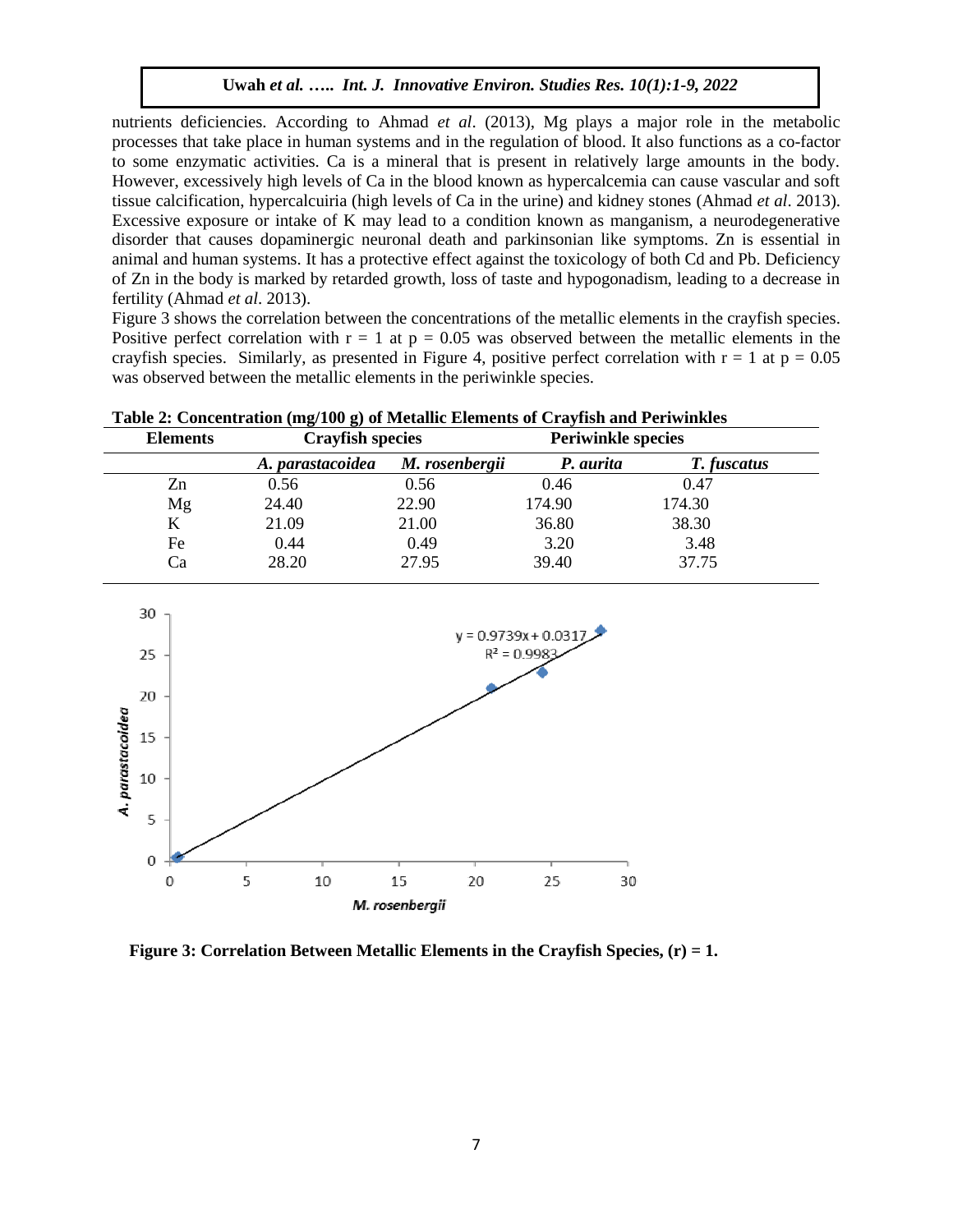

**Figure 4: Correlation Between Metallic Elements in Periwinkle Species, (r) = 1.**

#### **CONCLUSIONS**

Based on the analyses and results, it could be concluded that the crayfish and periwinkles species obtained in Ishiet River contain appreciable proximate compositions and variable concentration levels of the analysed metallic elements. The concentration levels of the metallic elements classified as essential metals (Mg, Ca and K) were higher when compared with those of the trace metals (Zn and Fe). There were high positive correlations at  $p = 0.05$  between the proximate compositions in the crayfish species, while the proximate compositions in the periwinkles species were perfectly and positively correlated. Positive perfect correlations were observed between the essential elements in the two animal species. These indicated that all the parameters tested for in the aquatic animal species were being influenced by the same anthropogenic and natural factors. Meaning that as one factor increases, the other also increases. The Zn and Fe levels in the two animal species were below the levels that could cause toxicity in humans. Consequently, consumption of these two aquatic animal species may not pose health hazard to the consumers at the time of the study.

## **ACKNOWLEDGMENTS**

The authors are grateful to everyone that has contributed in one way or the other to the success of the study.

#### **REFERENCES**

- Adebayo-Tayo, B. C., Onilude, A. A., Ogunjobi, A. A. & Adejoye, D. O (2006) Bacteriological and proximate analysis of periwinkles from two different creeks in Nigeria. World Appl. Scis. J.,  $1(2), 87 - 91$
- Ahmad, S. M., Birnin-Yauri, U. A., Bagudo, B. U. & Sahabi, D. M (2013) Comparative analysis on the nutritional values of crayfish and some insects. Afri. J. food Sc. Technol., 4(1), 9– 12
- Alan, W. C (2016) Metals in the body. The oxford companion to the body, [http://www.encyclopedia.com,](http://www.encyclopedia.com/) retrieved 2/10/2016
- Andrew, O., Jori, B., Deborah, D. & Lori, S (2016) Health benefit of eating sea foods. Health fitness Resoltion (HFR)[. www.healthfitnessresolution.com.](http://www.healthfitnessresolution.com/), Retrieved 10/18/2016
- AOAC (Analysis of Association of Official Analytical Chemists) (2010) 16th edition. Washington, D.C., USA
- Ayisi, S. A (2014) Special report on periwinkle. nutritionist at nutilline, a weight loss and nutrition Centre Accra, Ghana. Box GP 741